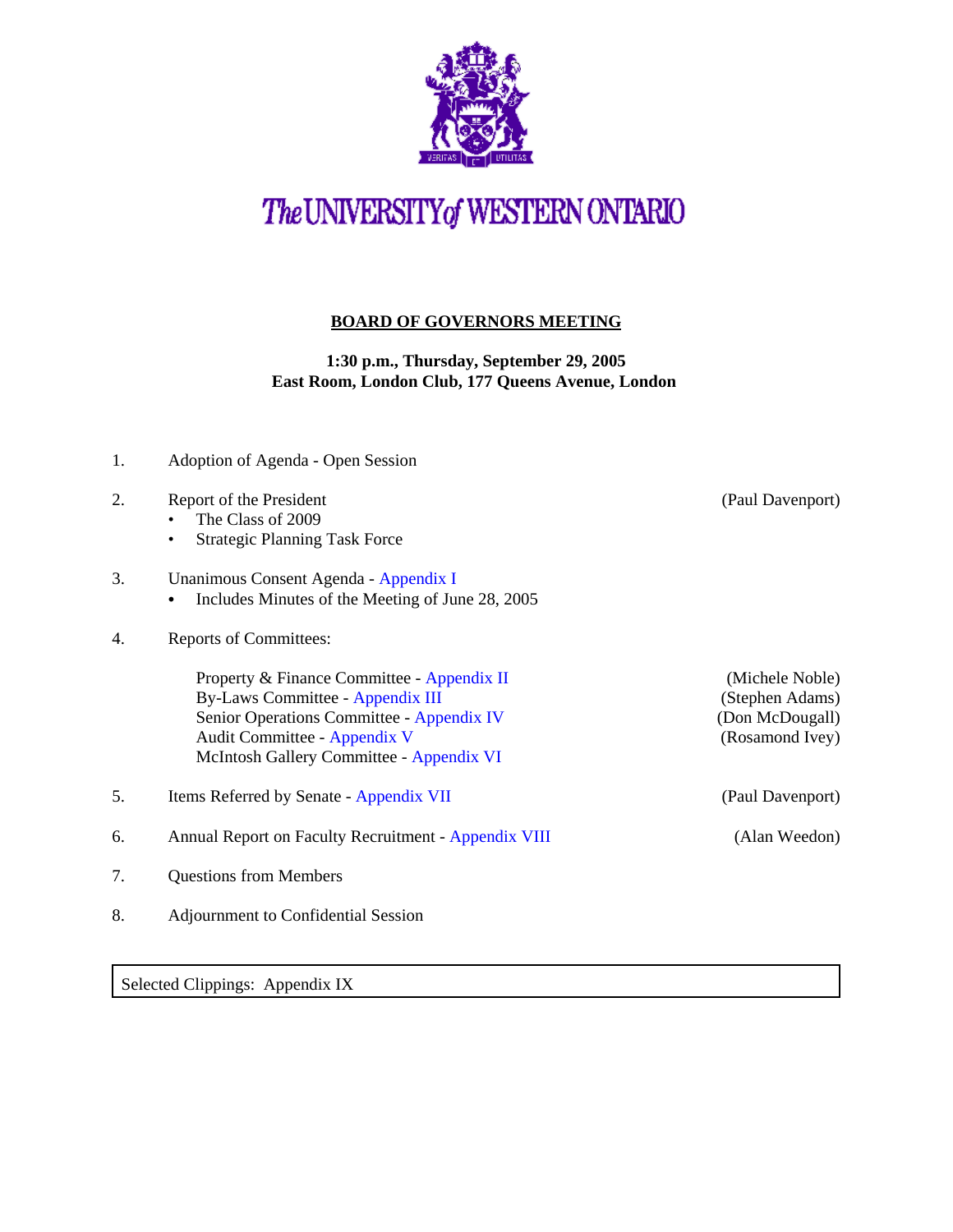## **SUMMARY OF AGENDA ITEMS - September 29, 2005 - OPEN SESSION**

| <b>Adoption of the Agenda</b>                                   | <b>ACTION</b> |
|-----------------------------------------------------------------|---------------|
| <b>Report of the President</b>                                  | <b>INFO</b>   |
| <b>Unanimous Consent Agenda - Appendix I</b>                    | <b>ACTION</b> |
| Minutes of the Meeting of June 28, 2005                         | <b>ACTION</b> |
| Report of the Property & Finance Committee - Appendix II        |               |
| <b>Graduate Student Fees: Health and Dental Premiums</b>        | <b>ACTION</b> |
| <b>Feasibility Study - Support Services Building</b>            | <b>INFO</b>   |
| Mount St. Joseph Zoning                                         | <b>INFO</b>   |
| Appointment of Consulting Team for Athletic Field House         | <b>INFO</b>   |
| <b>Report on Endowments</b>                                     | <b>INFO</b>   |
| Research Funded Purchases Greater than \$1 million              | <b>INFO</b>   |
| Quarterly Financial Report (Operating Budget to July 31, 2005)  | <b>INFO</b>   |
| Quarterly Ratio Report on Non-Endowed Funds                     | <b>INFO</b>   |
| Report of the Investment Committee                              | <b>INFO</b>   |
| Scholarships, Bursaries, Awards, Prizes                         | <b>INFO</b>   |
| <b>Report of the By-Laws Committee - Appendix III</b>           |               |
| Composition of the Development and Fundraising Committee        | <b>ACTION</b> |
| <b>Report of the Senior Operations Committee - Appendix IV</b>  |               |
| President's Priorities for 2005-2006                            | <b>ACTION</b> |
| <b>Associate Vice-President (Research)</b>                      | <b>INFO</b>   |
| Appointments to Boards and Committees                           | <b>INFO</b>   |
| Board and Senior Operations Committee Meeting Schedules 2007    | <b>INFO</b>   |
| <b>Report of the Audit Committee - Appendix V</b>               |               |
| Audited Financial Statements: The University of Western Ontario | <b>ACTION</b> |
| UWO Retirement Income Funds Program                             | <b>ACTION</b> |
| Related Companies and Other Organizations                       | <b>INFO</b>   |
| Reappointment of External Auditors                              | <b>INFO</b>   |
| <b>McIntosh Gallery Committee</b>                               |               |
| Size and Value of the University Art Collection - Appendix VI   | <b>INFO</b>   |
| <b>McIntosh Estate</b>                                          | <b>INFO</b>   |
| Budget for 2005-06                                              | <b>INFO</b>   |
| Appointment of New Chair                                        | <b>INFO</b>   |